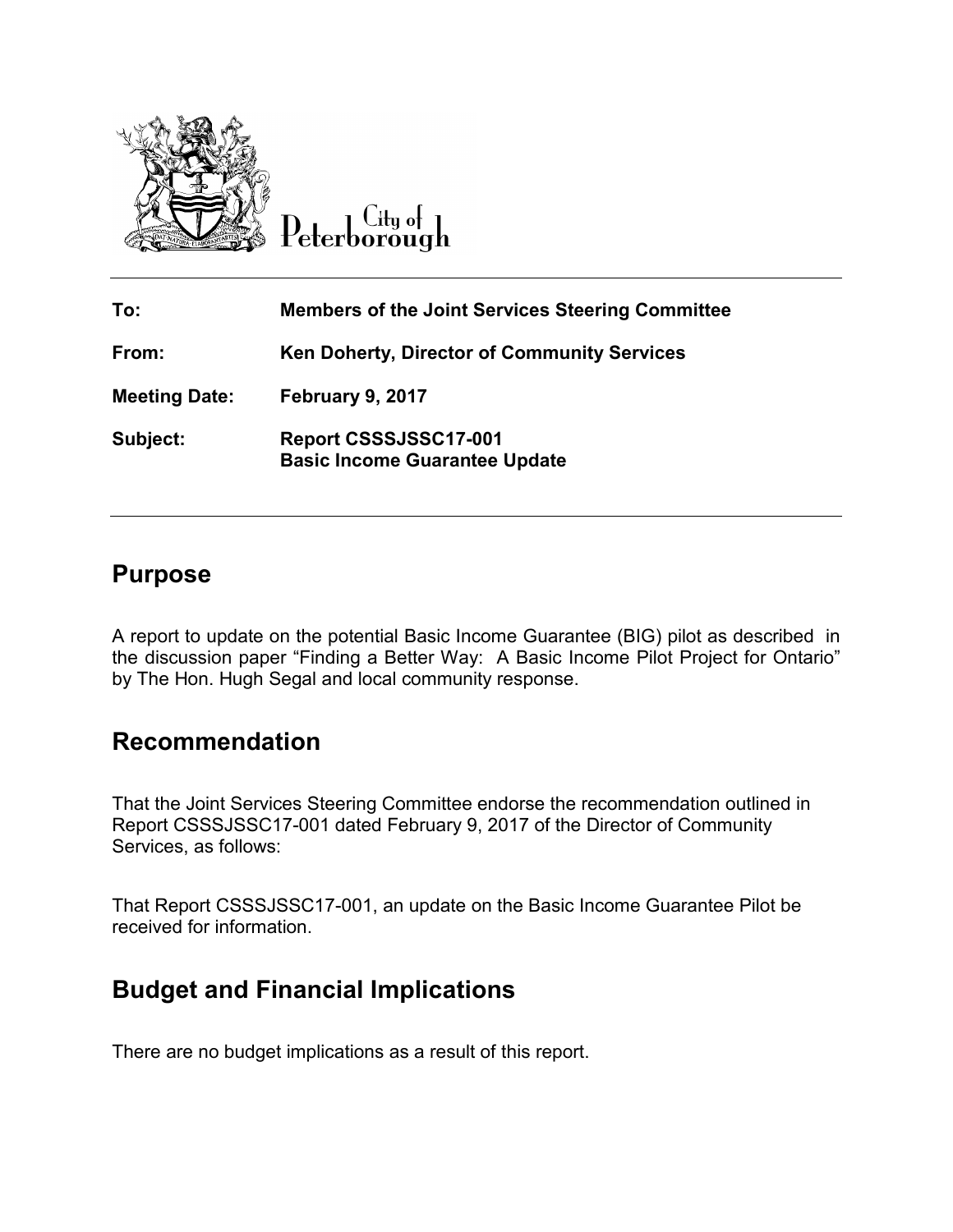# **Background**

This report provides an update on the BIG pilot as identified in Report CSSS16-001 and Report CSSSJSSC16-007; and further described by Hugh Segal in "Finding a Better Way". Appendix A provides the Executive Summary for "Finding a Better Way".

The City's position has been that BIG, as an option for poverty reduction, merits a discussion to adequately assess a policy approach. The role of the municipality could be to advocate with the provincial and federal government to further explore the options within their jurisdictions. As the provincial government continues to explore the option for a BIG pilot, this report summarizes the reaction locally and across the province.

#### **"Finding a Better Way: A Basic Income Pilot Project for Ontario"**

In the 2016 Provincial Budget, a commitment was made to a Basic Income Pilot. The Hon. Hugh Segal was tasked with writing a discussion paper to outline the possible steps forward for a Basic Income Pilot for Ontario.

"Finding a Better Way" was released on November 3, 2016. In this paper, Hon. Hugh Segal outlines a possible organization of the Basic Income Pilot and key evidence that it should generate. Evidence that should be gathered includes:

- health outcomes
- life and career choices made over the duration of the pilot
- education outcomes
- work behaviour, job search and employment status
- community level impacts
- direct administrative costs or savings for replacing, for pilot recipients, Ontario Disability Support Program or Ontario Works with a Basic Income
- changes in food security status
- perceptions of citizenship and inclusion for participants
- impact on mobility and housing arrangements
- Impact for Basic Income participants in terms of relationship with other federal and provincial benefits such as Employment Insurance or child benefits.<sup>1</sup>

The Hon. Hugh Segal stated that the pilot should test replacing Ontario Works or Ontario Disability Support Program income but not test replacing all social assistance benefits with one income. .He also stated that the pilot should commence Phase 1 before March 31, 2017.

The immediate "next step" was for the province to seek input from the public. This input was organized in the form of 10 public consultations across Ontario as well as other digital methods to gather information. There was no provincial consultation located in

 1 Segal, H. **Finding a Better Way: A Basic Income Pilot Project for Ontario.** 4, 2016. <https://www.ontario.ca/page/finding-better-way-basic-income-pilot-project-ontario>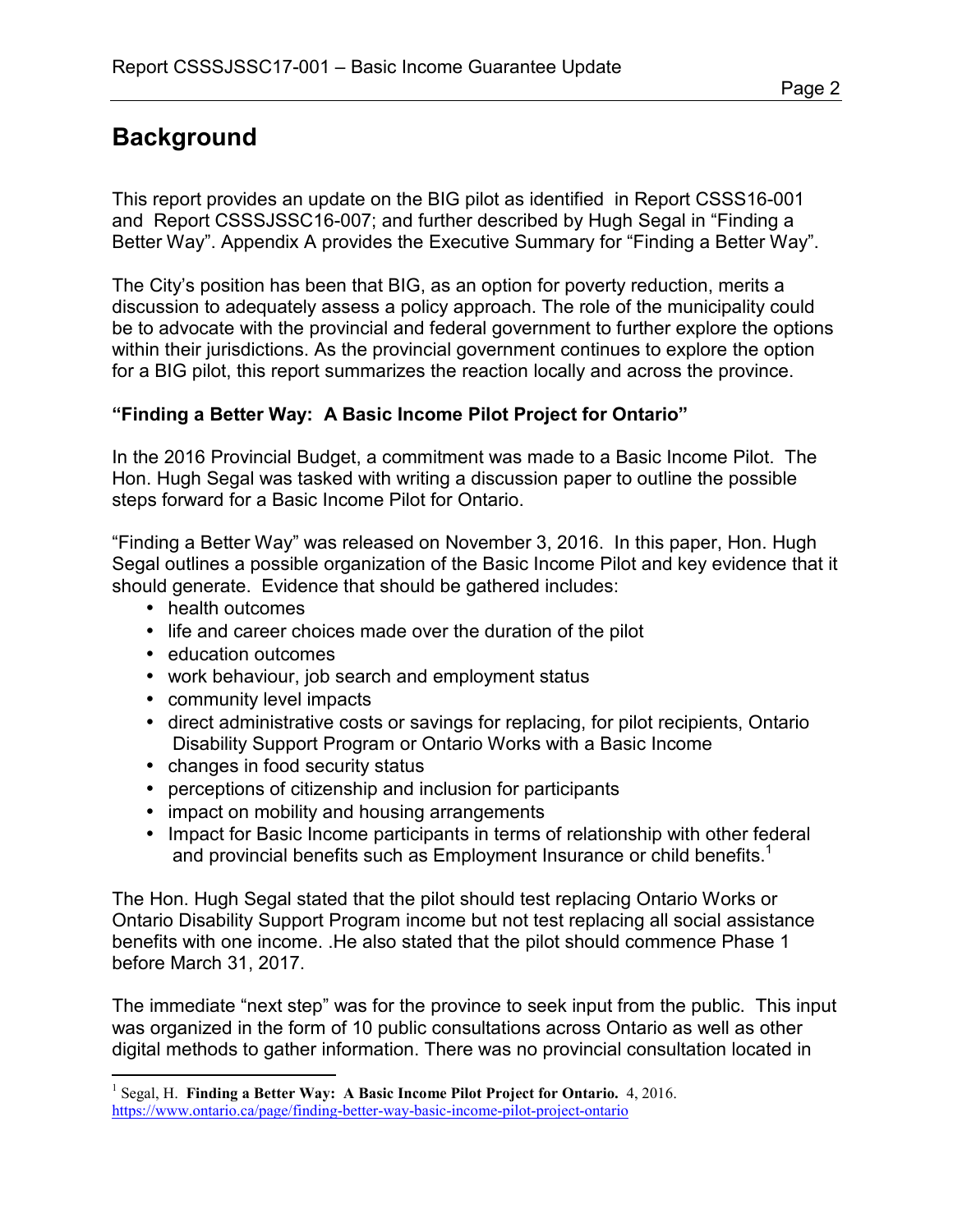Peterborough, though residents of Peterborough have travelled to nearby consultations. The deadline was January 31, 2017 and will therefore not be available for this report. These consultations asked for feedback from the public as to:

- who should be eligible
- which communities to include in the study
- how the benefit is designed
- how we deliver the pilot
- how to evaluate the pilot

The Social Services Division has encouraged their staff to complete the online survey individually from the perspective of their roles in delivering social assistance and their interactions with clients.

#### **Response from Basic Income Peterborough Network**

Social Services staff met with representatives from the Basic Income Peterborough Network (BIPN) on November 22, 2016 to discuss and gain their perspective of the report. The BIPN has developed a number of strategies to provide input to the provincial consultation including:

- Meeting with Jeff Leal to discuss the consultations.
- They have registered members for the consultations in Cobourg, Oshawa and Scarborough and are encouraging people to complete the online survey.
- The BIPN had continued to solicit resolution endorsements and have secured more since the publication of "Finding a Better Way" (see Appendix B)
- The BIPN are also participating in creating "vignettes" about the impacts a BIG could have in the form of videos which are available online through the Nourish Project.
- The BIPN held at least 2 or 3 "pop- up" conversations in January and a community consultation dinner on January 26<sup>th</sup>. The results of the local consultation will be submitted to the province.

The BIPN has also developed a set of principles that they hope the pilot will follow. The principles are:

- No one involved in the BIG pilot project, nor anyone participating in the program, once it is developed, should be any worse off than they are now. This means that other services and supports must be continued (e.g. Dental benefits, housing supports, child care subsidies, ODSP supports etc...) and that the amount of income which is provided takes into account the real cost of living and is enough to adequately live on.
- Basic Income should be available for anyone and everyone, who has an income below a set level. This means that there should be no debt level requirements, no proof of job search, etc.…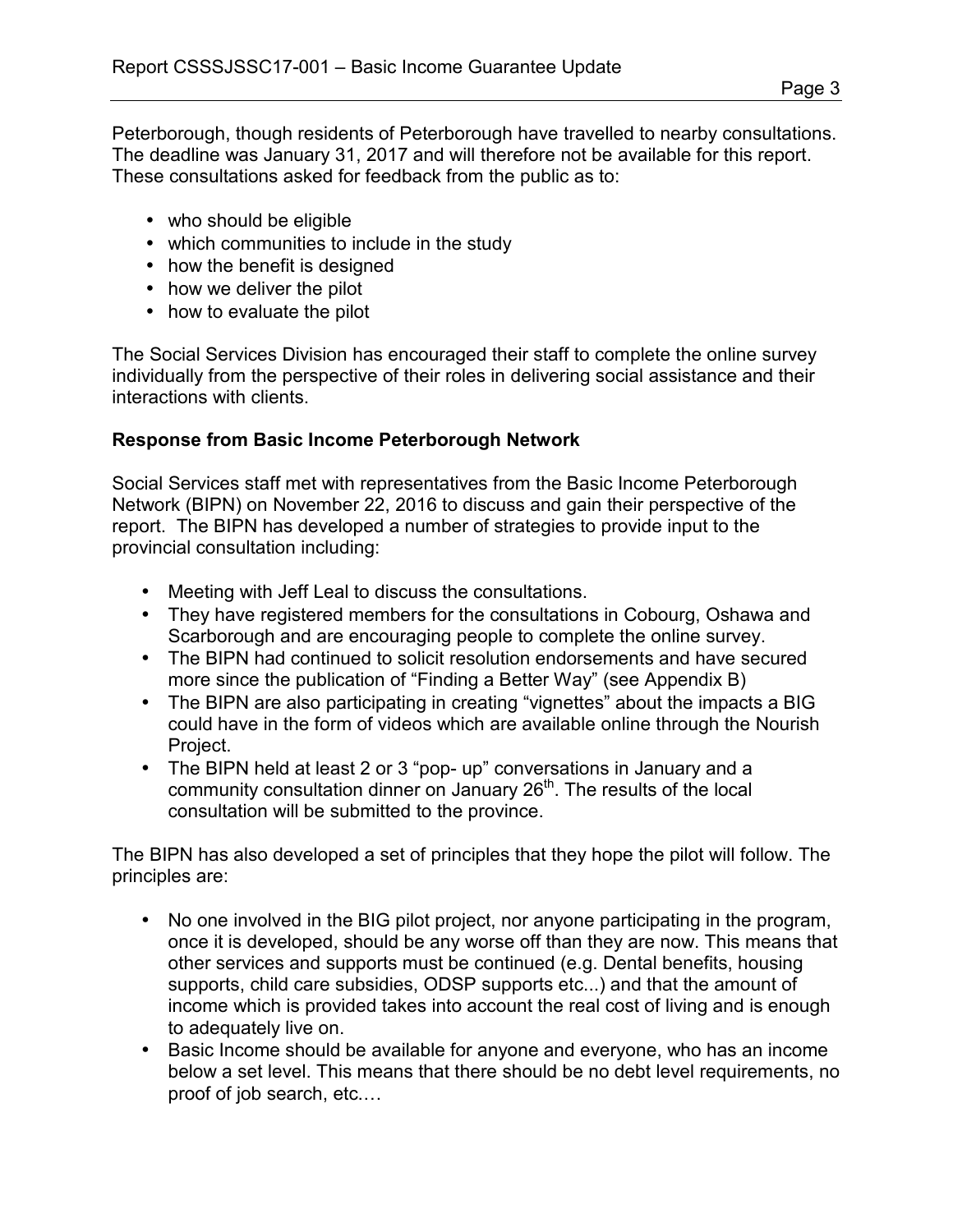- BIG does not take away the need for increases in minimum wage, pay equity, or other ways working can make sure a person's life get better. A Basic Income is meant to help people, not act as a subsidy for those wishing to pay people less than human effort is worth.
- BIG must be provided to Indigenous Communities in a way that respects their autonomy, and allows them to say how it is delivered in their communities.
- BIG must recognize all basic needs in Canada. These include: food, physical and mental health, housing, clothing, transportation, and internet/communication services.

These principles have been echoed by many of the provincial consultation participants. The province has been posting summaries of each consultation shortly after the event. As of mid-January, there have been approximately 26,000 online submissions to the provincial consultation and 90% are in favour of a BIG pilot. There are some general themes that have appeared which include the idea that the pilot should be available for low income Ontarians not just those in receipt of social assistance and that he pilot should not replace services and existing benefits such as dental and housing supports.

#### **Other reactions to BIG across the province**

Discussions are ongoing with municipal associations such as Ontario Municipal Social Services Association (OMSSA) and the Association of Municipalities Ontario (AMO) related to the general municipal reactions to the proposed BIG pilot. Submissions to the consultation are anticipated by the deadline.

In October 2016, Peterborough Public Health released their "Limited Incomes: A Recipe for Food Insecurity" annual report. They state that individuals need to learn more about the concept of a BIG "as a policy that will provide an income sufficient for life's basic needs, guaranteed by the government to all". Additional reports supporting a BIG pilot are expected provincial Public Health Associations in time for the consultation deadlines. It is expected that these reports will provide additional information related to the anticipated health outcomes of BIG.

In November 2016, the University of Waterloo published it's 2016 Canadian Index of Wellbeing and they propose a policy recommendations that include a universal basic income for all Canadians as part of the social assistance system as outlined in Appendix C.

There is a number of other websites and articles that reference BIG. For additional information related to BIG and the pilot, there is a list of resources Appendix D.